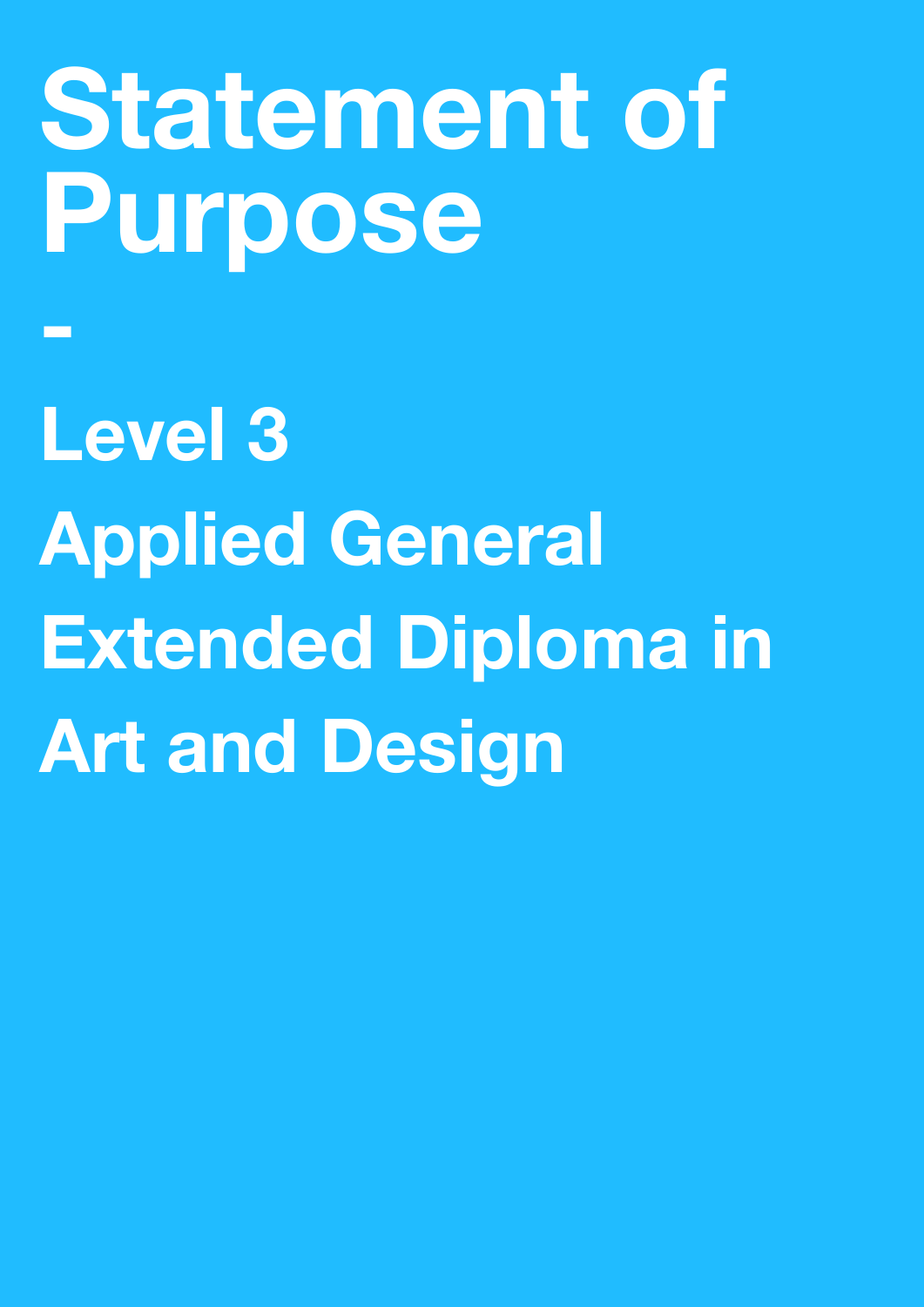### **UAL Level 3 Applied General Extended Diploma in Art and Design** (603/1459/X)

## **Overview**

Who is this qualification for?

The UAL Level 3 Applied General Extended Diploma in Art & Design is designed to be an 'Applied General' qualification that provides post-16 students with the skills, knowledge and understanding necessary to progress into further or higher education and training. The skills developed throughout this qualification may also support students to progress into appropriate entry level roles in employment and training programmes or apprenticeships in the creative industry.

It provides an opportunity for those who have an interest in the visual arts to explore, develop and test their creativity within a qualification structure which is stimulating and demanding, and provides a supportive transition from further to higher education.

There are no formal entry requirements for this qualification. However, it is recommended that students have a minimum of 4 x GCSEs at grade 4 or grade C and above, at least one of which should be in an art and design subject (or the equivalent Level 2 qualification in an appropriate subject).

#### What does this qualification cover?

The UAL Level 3 Applied General Extended Diploma in Art and Design focuses on developing students' understanding and application of visual language and the creative process to enable them to develop creative ideas, solutions and outcomes. It also provides students with the opportunity to further extend and develop their knowledge, understanding and skills of visual language and the creative process within a specialist practice. It is comprised of two units:

Unit 1: Diagnostic investigation in Art and Design

Unit 2: Specialist Practice in Art and Design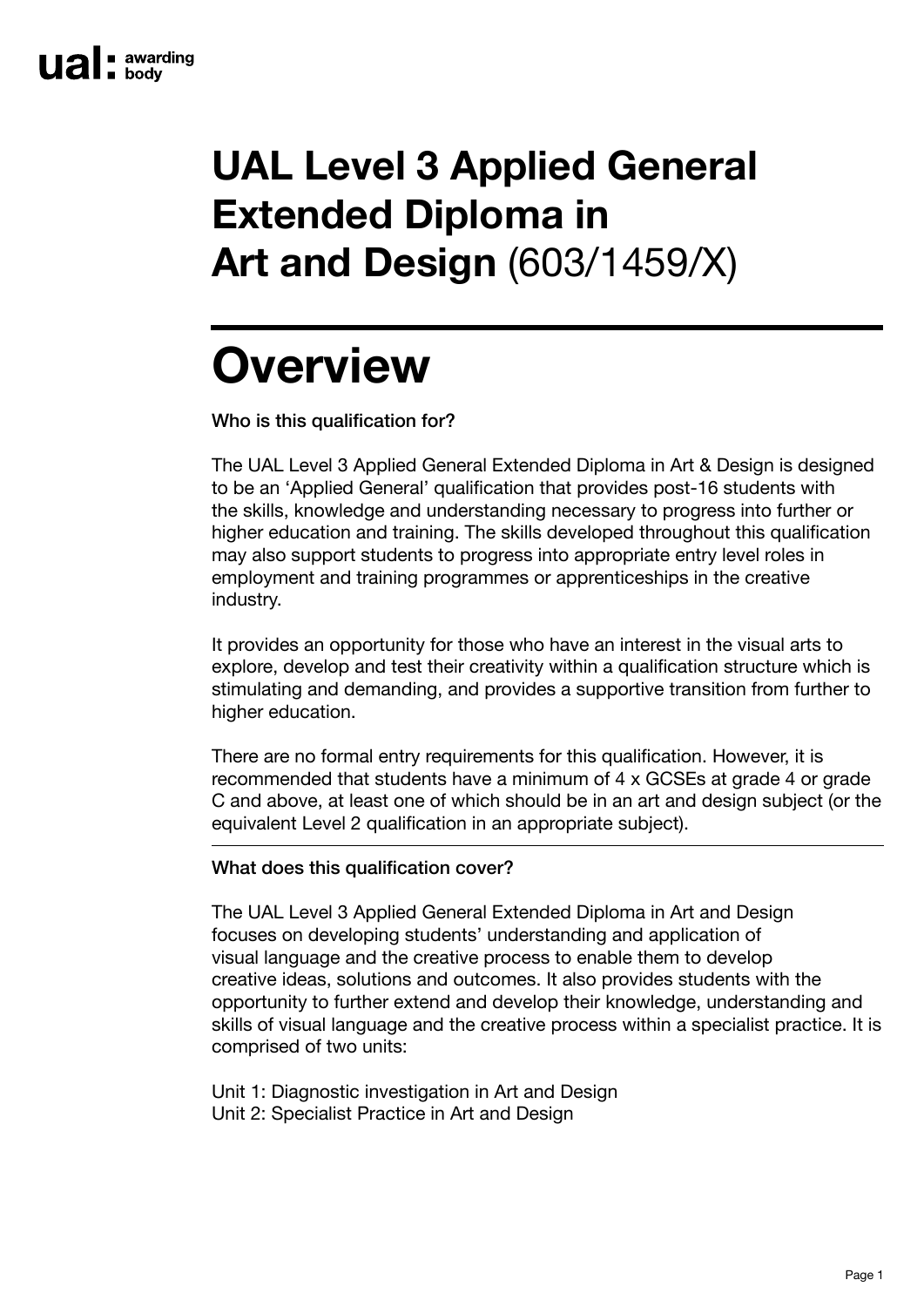In Unit 1, students will undertake a diagnostic investigation into art and design practices. This diagnostic investigation allows students to explore a wide range of art and design disciplines as part of their journey to, or reinforcement of a specialist practice in Unit 2. Students will demonstrate their learning by responding to a creative brief that is set and marked by UAL Awarding Body.

In Unit 2, students will further develop their skills and knowledge of the creative process in art and design but within a particular area of practice, such as fashion, photography or graphics. Students will demonstrate an increased level of autonomy and identify a self-initiated project in which they can demonstrate the culmination of learning across both units of the qualification.

#### What could this qualification lead to?

The content of the qualification was developed collaboratively with experts from universities, further education colleges and 6th form colleges to ensure that it provides students with the skills, knowledge and understanding they need to progress into further and higher education.

This qualification will support students to progress to a range of further education and vocational courses, such as:

- UAL Level 3 Diploma in Art and Design Foundation Studies
- UAL Level 4 Diploma in Art and Design Foundation Studies

This qualification attracts UCAS tariff points and therefore may be recognised by higher education providers as meeting admission requirements, either in its own right or alongside other Level 3 qualifications, to many relevant courses. These include:

- BA (Hons) Product Design
- BA (Hons) Fine Art
- BA (Hons) Fashion Design
- BA (Hons) Graphic Design
- BA (Hons) Photography
- BA (Hons) Games Design
- BA (Hons) 3D Design

The primary purpose of the UAL Level 3 UAL Level 3 Applied General Extended Diploma in Art and Design is to aid students to progress to further or higher learning. However, the transferable skills and knowledge developed as part of this qualification will support students to progress into appropriate entry level roles or higher apprenticeships in the creative sector.